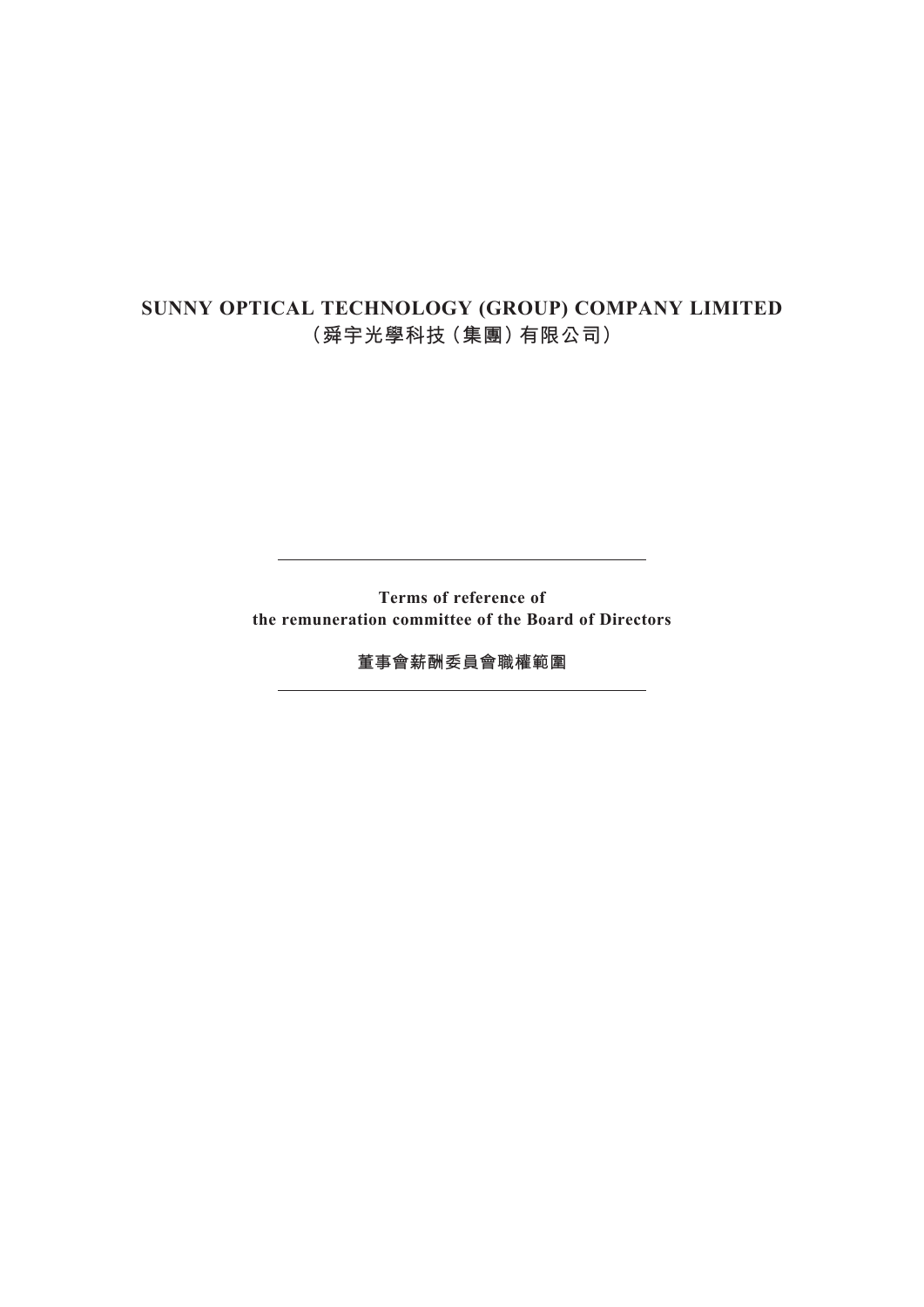# **SUNNY OPTICAL TECHNOLOGY (GROUP) COMPANY LIMITED (舜宇光學科技(集團)有限公司) ("Company" 「公司」)**

# **Terms of reference of the Remuneration Committee ("Committee") of the Board of Directors ("Board") of the Company**

# **董事會(「董事會」)薪酬委員會(「委員會」)職權範圍**

### **1 Adoption of the Terms of Reference**

#### **採納職權範圍**

These terms of reference of the Committee were adopted pursuant to a resolution passed by the Board at its meeting held on 22 December 2011.

# **2 Membership**

- 2.1 Members of the Committee shall be appointed by the Board from amongst the members of the Board and shall consist of not less than three members, a majority of which shall be independent non-executive directors of the Company.
- 2.2 The Chairman of the Committee shall be appointed by the Board and shall be an independent non-executive director.
- 2.3 The secretary of the Committee shall be appointed by the Board.
- 2.4 The appointment of the members or secretary of the Committee may be revoked, or additional members may be appointed to the Committee by separate resolutions passed by the Board.
- 2.5 Only members of the Committee have the right to attend Committee meetings. Other individuals such as the chairman of the Board, and head of human resources, may be invited to attend all or part of any meetings as and when appropriate.

本委員會職權範圍是按本公司董事會於二零一一年十二 月二十二日會議通過的決議採納立的。

# **成員**

委員會成員由董事會從董事會成員中挑選,委員會人數 至少三名,而大部分之成員須為本公司的獨立非執行董 事。

委員會主席由董事會委任及必須是一名獨立非執行董 事。

委員會秘書由董事會委任。

經董事會通過決議,方可委任額外的委員會的成員或罷 免委員會的成員或秘書。

只有委員會成員才有權參加委員會的會議。其它人員如 董事會主席,人力資源經理可在適當的情況下被邀請參 加委員會各項或部分會議。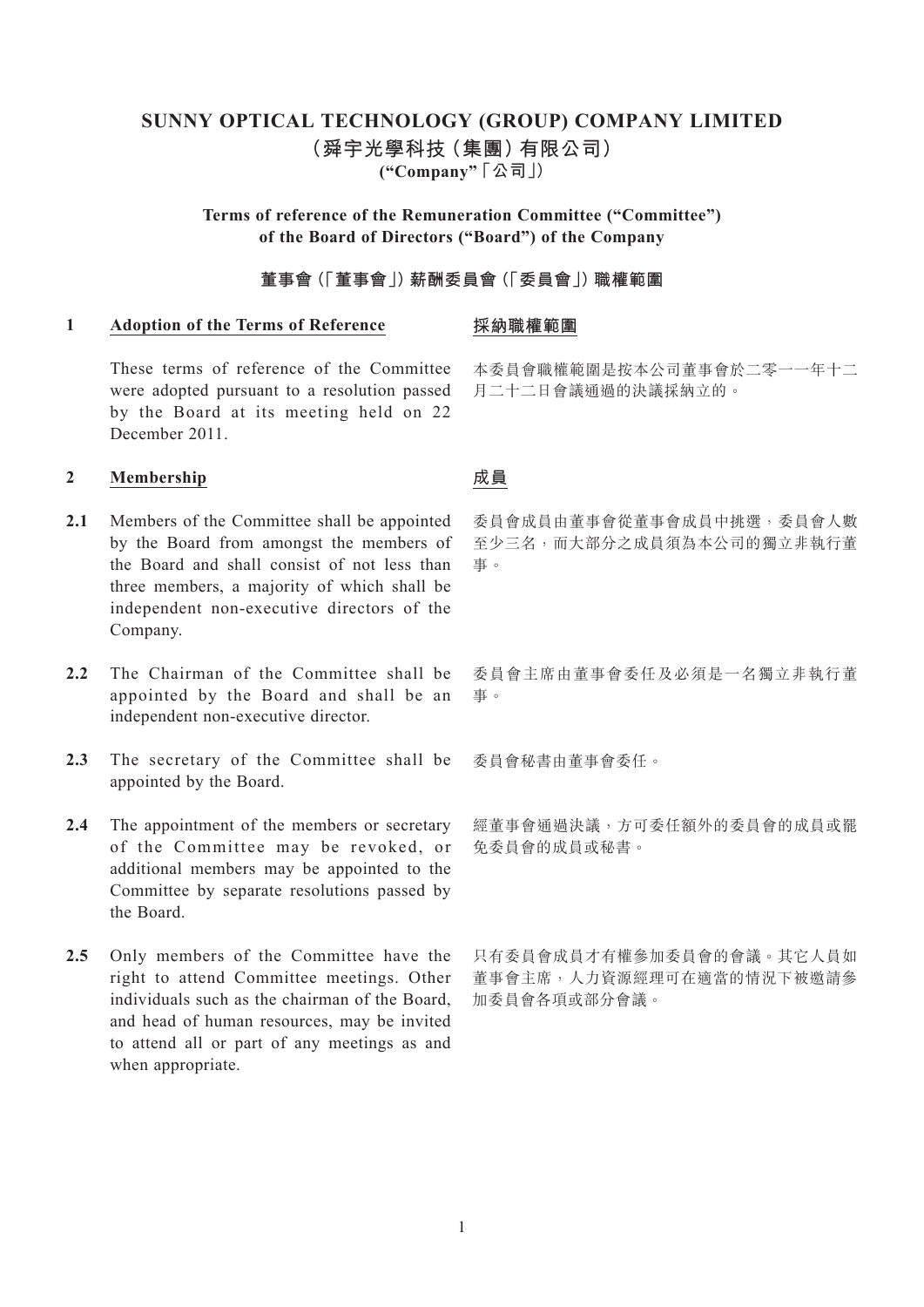#### **3 Proceedings of the Committee**

#### **3.1** *Notice:*

- (a) Unless otherwise agreed by all the Committee members, a meeting shall be called by at least seven days' notice.
- (b) A Committee member may and, on the request of a Committee member, the secretary to the Committee shall, at any time summon a Committee meeting. Notice shall be given to each Committee member in person orally or in writing or by telephone or by telex or telegram or facsimile transmission at the telephone number or facsimile number or address from time to time notified to the secretary by such Committee member or in such other manner as the Committee members may from time to time determine.
- (c) Any notice given orally shall be confirmed in writing as soon as practicable and before the meeting.
- (d) Notice of meeting shall state the time and place of the meeting and shall be accompanied by an agenda together with other documents which may be required to be considered by the members of the Committee for the purposes of the meeting. In respect of regular meetings of the Committee to be held as mentioned in clause 3.3 below, and so far as practicable in all other meetings of the Committee, the agenda and accompanying papers shall be sent in full to all the members of the Committee in a timely manner and at least 3 days before the intended date of the meeting of the Committee (or such other period as all the Committee members may agree).

# **會議程序**

### **會議通知:**

除非委員會全體成員同意,委員會的會議通知期,不應 少於七天。

任何委員會成員或委員會秘書(應董事的請求時)可於 任何時候召集委員會會議。召開會議通告必須親身以口 頭或以書面形式、或以電話、電子郵件、傳真或其他委 員會成員不時議定的方式發出予各委員會成員(以該成 員最後通知秘書的電話號碼、傳真號碼、地址或電子郵 箱地址為準)。

以口頭通知方式召開的會議,應儘快(及在會議召開 前)以書面方式確實。

會議通告必須說明開會目的、開會時間及地點並附以議 程及連同委員會成員就會議目的或需要參閱的其他文 件。第3.3條所述委員會定期會議的議程及有關文件應 全部及時送交委員會全體成員,並至少在計劃舉行委 員會會議日期的最少三天前(或協定的其他時間內)送 出。委員會其他所有會議在切實可行的情況下亦應採納 以上安排。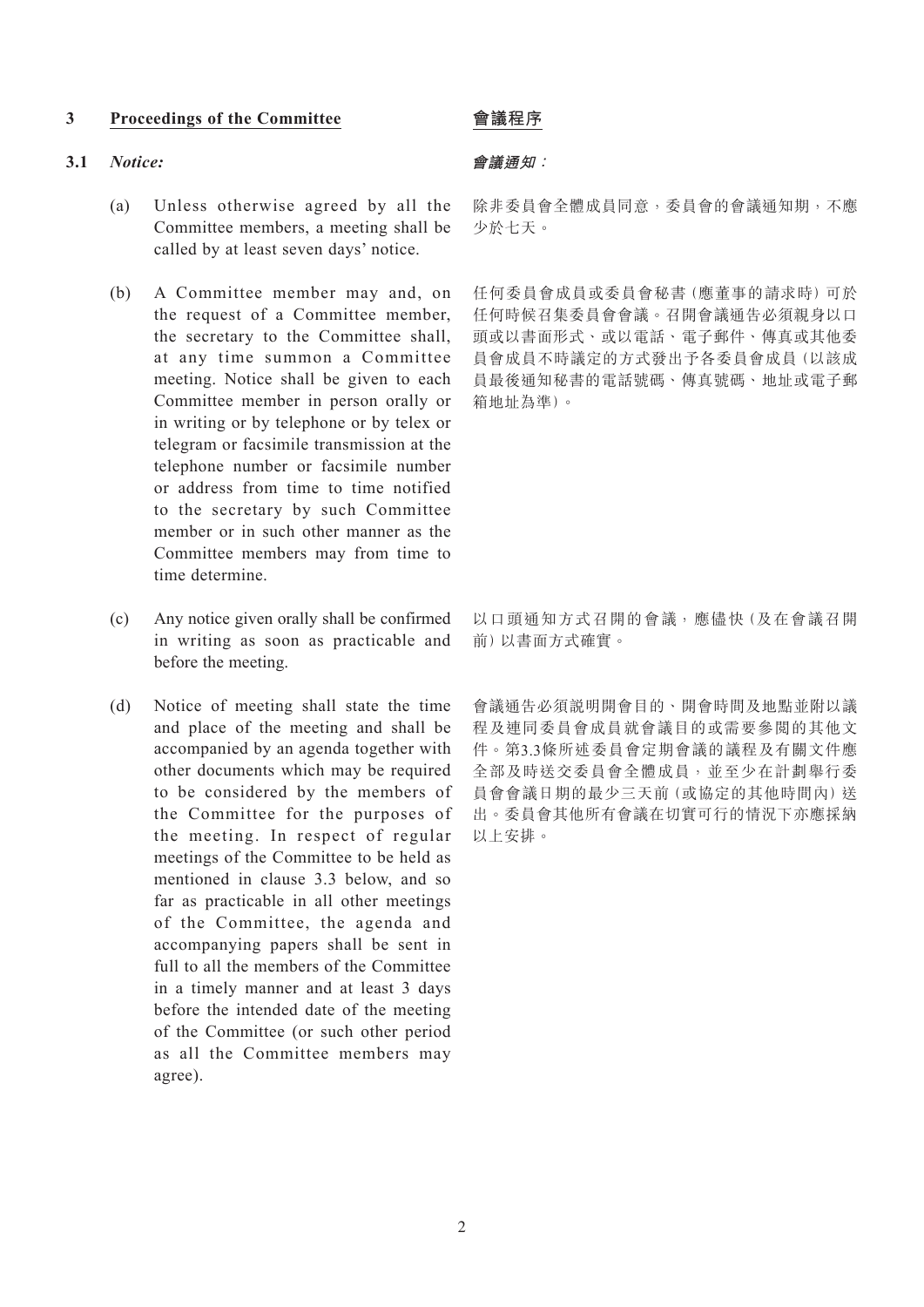- **3.2** *Quorum:* The quorum of the Committee meeting shall be two members of the Committee and a majority of which shall be the independent non-exclusive directors.
- **3.3** *Frequency:* Meetings shall be held at least once every year to set policy on executive directors' remuneration and to fix the remuneration packages for all directors.
- **3.4** *Participation:* Members may participate in a meeting by means of a conference telephone or similar communications equipment by means of which all persons participating in the meeting are capable of hearing each other.
- **3.5** *Written Resolutions:* Written resolutions may be passed by all Committee members in writing.
- **3.6** Resolutions of the Committee at any meetings shall be passed by a majority of votes of the members present.
- **3.7** No Committee member may vote on any resolution of the Committee regarding his own remuneration.

# **4 Overriding principles**

- **4.1** Levels of remuneration should be sufficient to attract and retain the directors needed to run the company successfully, but the Company should avoid paying more than is necessary for this purpose.
- **4.2** No director should be involved in deciding his own remuneration.
- 4.3 The Committee should consult the chairman and/or chief executive about their remuneration proposals or the other executive directors. The Committee should and have access to independent professional advice if necessary.

**法定人數:**會議法定人數為兩位成員,而大部分出席的 成員須為獨立非執行董事。

**次數:**每年最少開會一次,以制訂有關執行董事酬金的 政策及厘訂各董事的薪酬待遇。

**參與:** 成員可以以電話會議或其它形式參加委員會會 議,但所有參加會議的人員應能相互清晰聽到。

**書面決議:**委員會成員可以以書面方式通過任何決議, 惟所有委員會成員必須書面同意。

任何委員會會議決議都必須由參加會議的多數成員投票 贊成通過。

委員會成員不能就有關其本身的薪酬在決議上投票。

# **首要的基本規則**

所定的薪酬的水平應足以吸引及挽留公司成功營運所需 的一眾董事,但公司應避免為此支付過多的酬金。

任何董事不得參與訂定本身的酬金。

委員會應就其本身及其他執行董事的薪酬建議諮詢主席 及╱或行政總裁。如有需要,委員會應可尋求獨立專 業意見。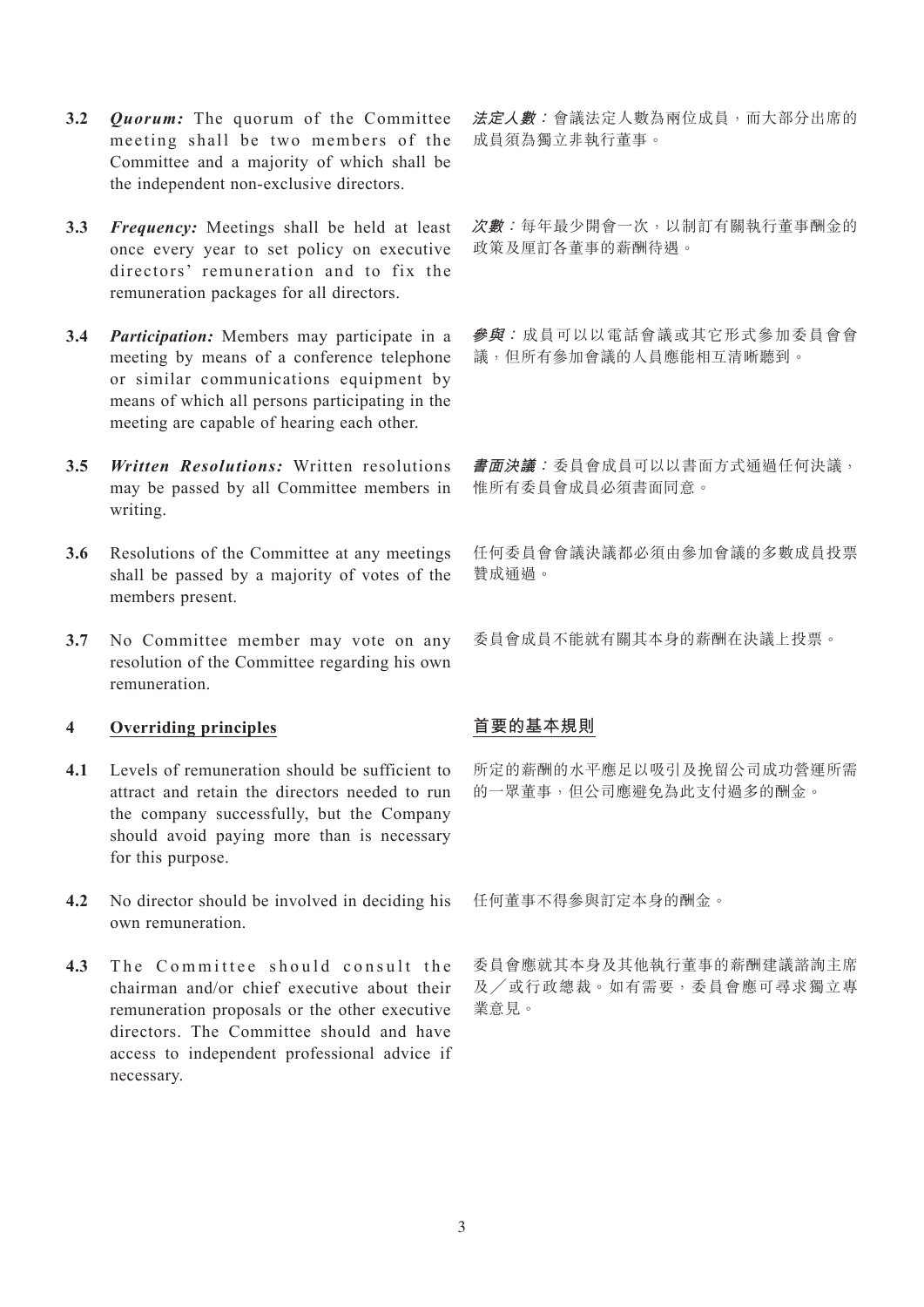#### **5 Alternate Committee members**

A Committee member may not appoint any alternate.

#### **6 Authority of the Committee**

- **6.1** The Committee may exercise the following powers:
	- (a) to review any proposed service contract with any director or senior management before such contract is entered into and to make recommendation to the Company's human resources department for any changes to the proposed terms of such contract;
	- (b) to determine with delegated responsibility from the Board remuneration packages of individual executive directors and senior management or to make recommendations to the Board on the remuneration packages, bonuses and welfare benefits of individual executive directors and senior management;
	- (c) to request the Board to convene a shareholders' meeting for purposes of revoking the appointment of any director and to dismiss any employee if there is evidence showing that the relevant director and/or employee has failed to discharge his duties properly;
	- (d) to obtain outside independent legal or other independent professional advice at the cost of the Company on any matters within these terms of reference and to secure the attendance of outsiders with relevant experience and expertise at its meetings, if it considers this necessary;
	- (e) to have access to sufficient resources in order to perform its duties;

# **委任代表**

委員會成員不能委任代表。

# **委員會的權力**

委員會可以行使以下權力:

在簽訂有關合同前,審閱所有候任董事及高級管理人員 將會簽訂的服務合同及向本公司的人力資源部門就變更 該等合同的條款提出建議;

獲董事會轉授責任厘定個別執行董事及高級管理人員的 特定薪酬待遇,或就個別執行董事及其他高級管理人員 的薪酬、獎金及福利等向董事會提出建議;

在有證據顯示有關人員失職時,要求董事會召開股東大 會罷免本集團任何董事及 / 或其他僱員的職務;

可就涉及本職權範圍的事宜向外界尋求獨立法律及其他 獨立專業意見;如委員會覺得有需要,可邀請具相關經 驗及專業才能的外界人士出席委員會會議,前述費用均 由本公司承擔;

可取得足夠資源以履行其職務;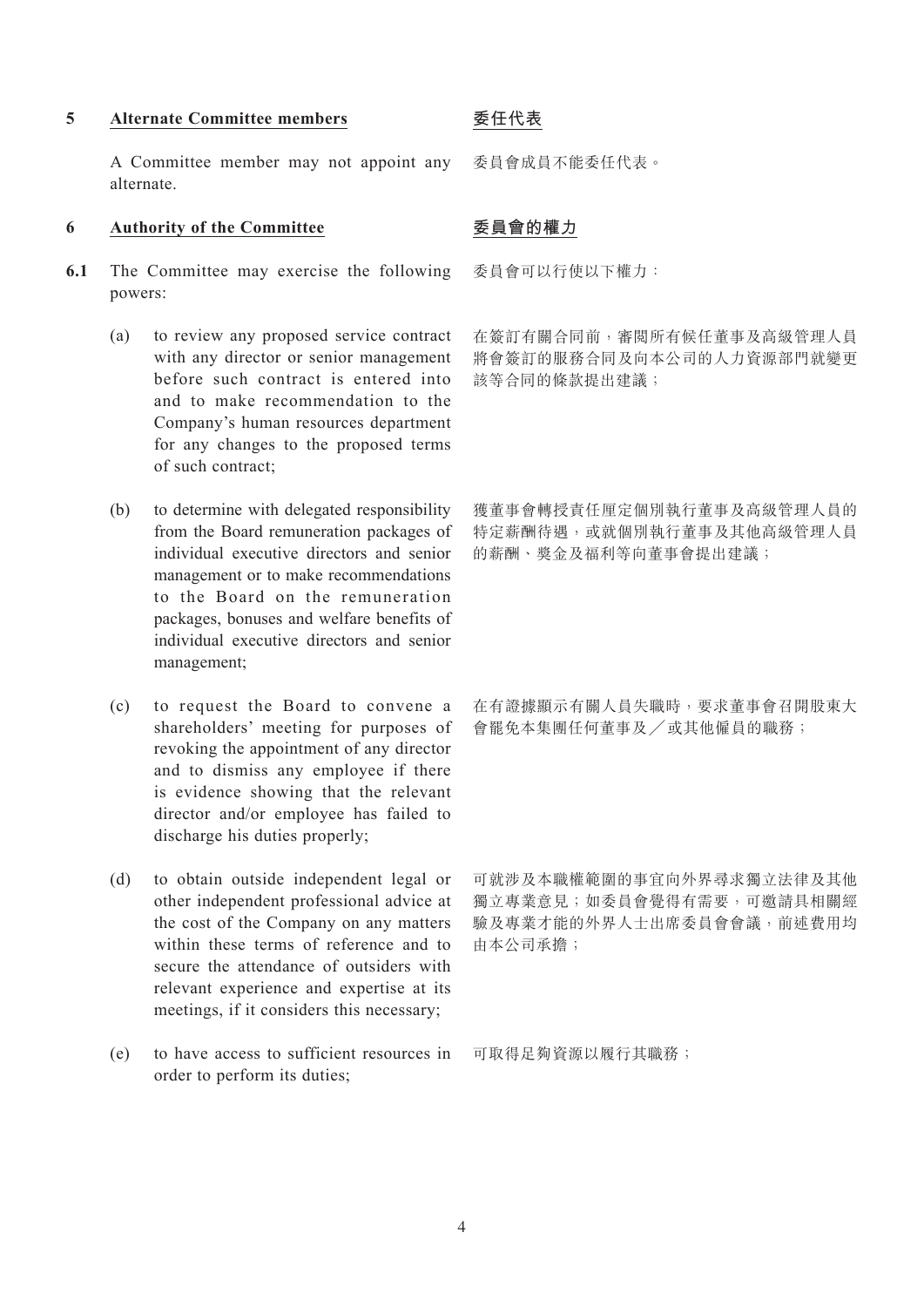- (f) to review annually these terms of reference and their effectiveness in the discharge of its duties and to make recommendation to the Board any changes it considers necessary; and
- (g) to exercise such powers as the Committee may consider necessary and expedient so that their duties under section 7 below can be properly discharged.
- **6.2** The Committee should be provided with sufficient resources to perform its duties.

# **7 Duties**

The duties of the Committee shall be:

- (a) to make recommendations to the Board on the Company's policy and structure for all directors and senior management remuneration and on the establishment of a formal and transparent procedure for developing remuneration policy;
- (b) to review and approve the management's remuneration proposals with reference to the Board's corporate goals and objectives;
- (c) where applicable, to determine with delegated responsibility, the remuneration packages of individual executive directors and senior management; or to make recommendations to the Board on the remuneration packages of individual executive directors and senior management. This should include benefits in kind, pension rights and compensation payment, including any compensation payable for loss or termination of their office or appointment;
- (d) to make recommendations to the Board on the remuneration of non-executive directors;

每年檢討本職權範圍及其有效性,如委員會覺得有需 要,可向董事會提供修改建議;及

為使委員會能合理地執行其於第七章項下的責任,執行 其認為有需要及有益的權力。

委員會應獲供給充足資源以履行其職責。

# **委員會的責任**

委員會負責履行以下責任:

就本公司董事及高級管理人員的全體薪酬政策及架構, 及就設立正規而具透明度的程序以制訂薪酬政策,向董 事會提出建議;

因應董事會所訂企業方針及目標而檢討及批准管理層的 薪酬建議;

(如適用)獲董事會轉授責任,厘訂個別執行董事及高 級管理人員的薪酬待遇或向董事會建議個別執行董事及 高級管理人員的薪酬待遇;薪酬待遇應包括非金錢利 益、退休金權利及賠償金額(包括喪失或終止職務或委 任的賠償);

就非執行董事的薪酬向董事會提出建議;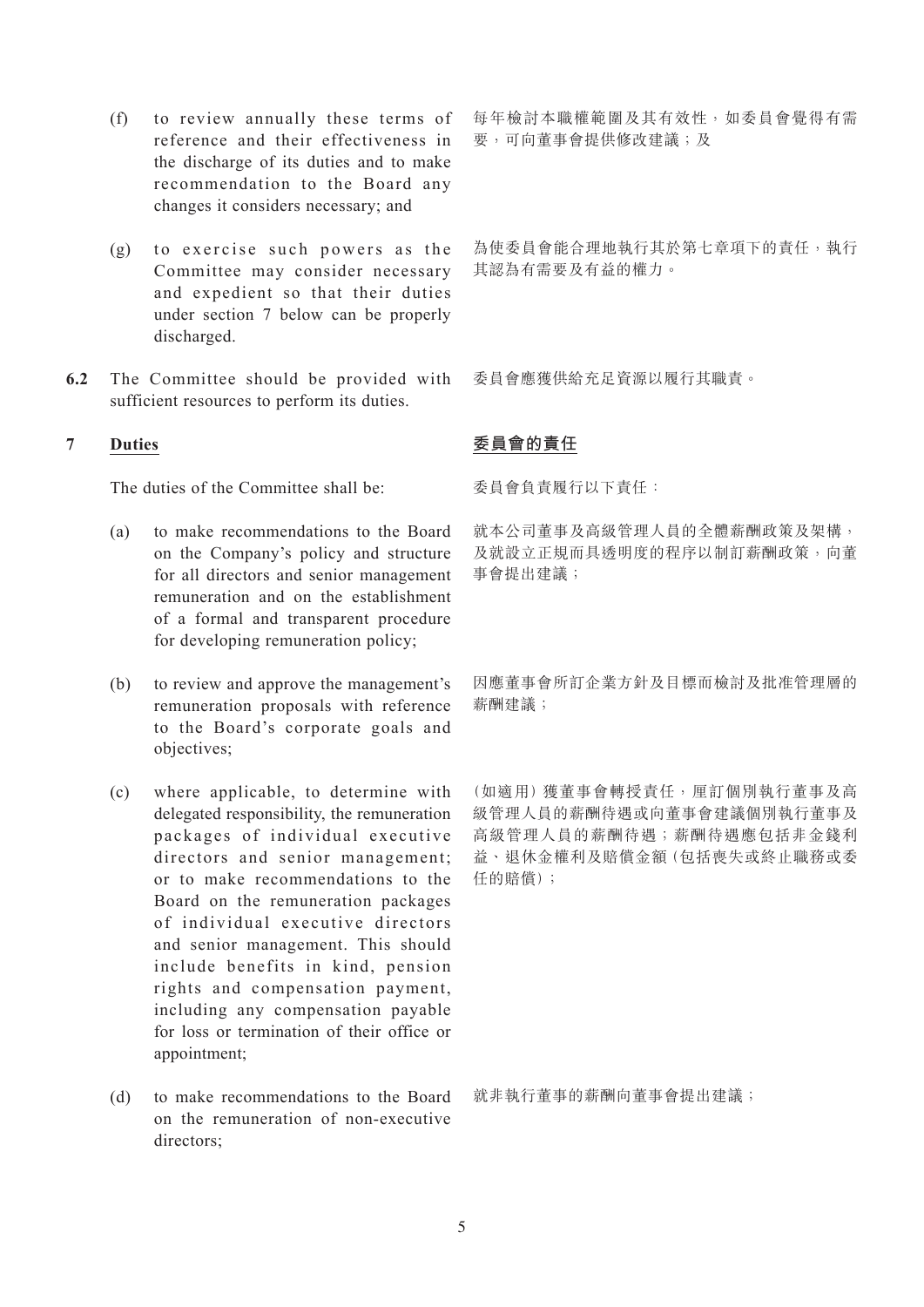- (e) to consider salaries paid by comparable companies, time commitment and responsibilities and employment conditions elsewhere in the Group;
- (f) to review and approve compensation payable to executive directors and senior management for any loss or termination of office or appointment to ensure that it is consistent with contractual terms and is otherwise fair and not excessive;
- (g) to review and approve compensation arrangements relating to dismissal or removal of directors for misconduct to ensure that they are consistent with contractual terms and that are otherwise reasonable and appropriate; and
- (h) to ensure that no director or any of his associates is involved in deciding his own remuneration.

### **8 Reporting procedures**

- 8.1 Full minutes of the Committee meetings and all written resolutions of the Committee should be kept by the secretary of the **Committee**
- **8.2** The secretary of the Committee shall circulate the draft and final version of minutes of the meetings of the Committee or, as the case may be, written resolutions of the Committee to all members of the Committee for their comments and records respectively within a reasonable time after the meetings or before the passing of the written resolutions.
- **8.3** The secretary of the Committee shall keep record of all meetings of the Committee held during each financial year of the Company and records of individual attendance of members of the Committee, on a named basis, at meetings held during that financial year.
- **8.4** The Committee Chairman shall report formally to the Board on its proceedings after each meeting on all matters within its duties and responsibilities.

考慮同類公司支付的薪酬、須付出的時間及職責以及集 團內其他職位的雇用條件;

檢討及批准向執行董事及高級管理人員支付那些與喪失 或終止職務或委任有關的賠償,以確保該等賠償與合約 條款一致;若未能與合約條款一致,賠償亦須公平合 理,不會過多;

檢討及批准因董事行為失當而解雇或罷免有關董事所涉 及的賠償安排,以確保該等安排與合約條款一致;若未 能與合約條款一致,有關賠償亦須合理滴當;及

確保任何董事或其任何連絡人不得自行厘訂薪酬。

# **會議紀錄及書面決議的傳閱**

委員會的完整會議紀錄及書面決議應由委員會秘書保 存。

委員會秘書應將委員會會議記錄的初稿及最後定稿或書 面決議簽署前,在會議後或通過該書面決議後一段合理 時間內先後發送委員會全體委員,初稿供成員表達意 見,最後定稿作其紀錄之用。

委員會秘書應備存本公司各財政年度委員會舉行的會議 紀錄及個別成員出席紀錄。

委員會主席應在每次會議後就其職責及責任範圍的所有 事項正式向董事會作出報告。